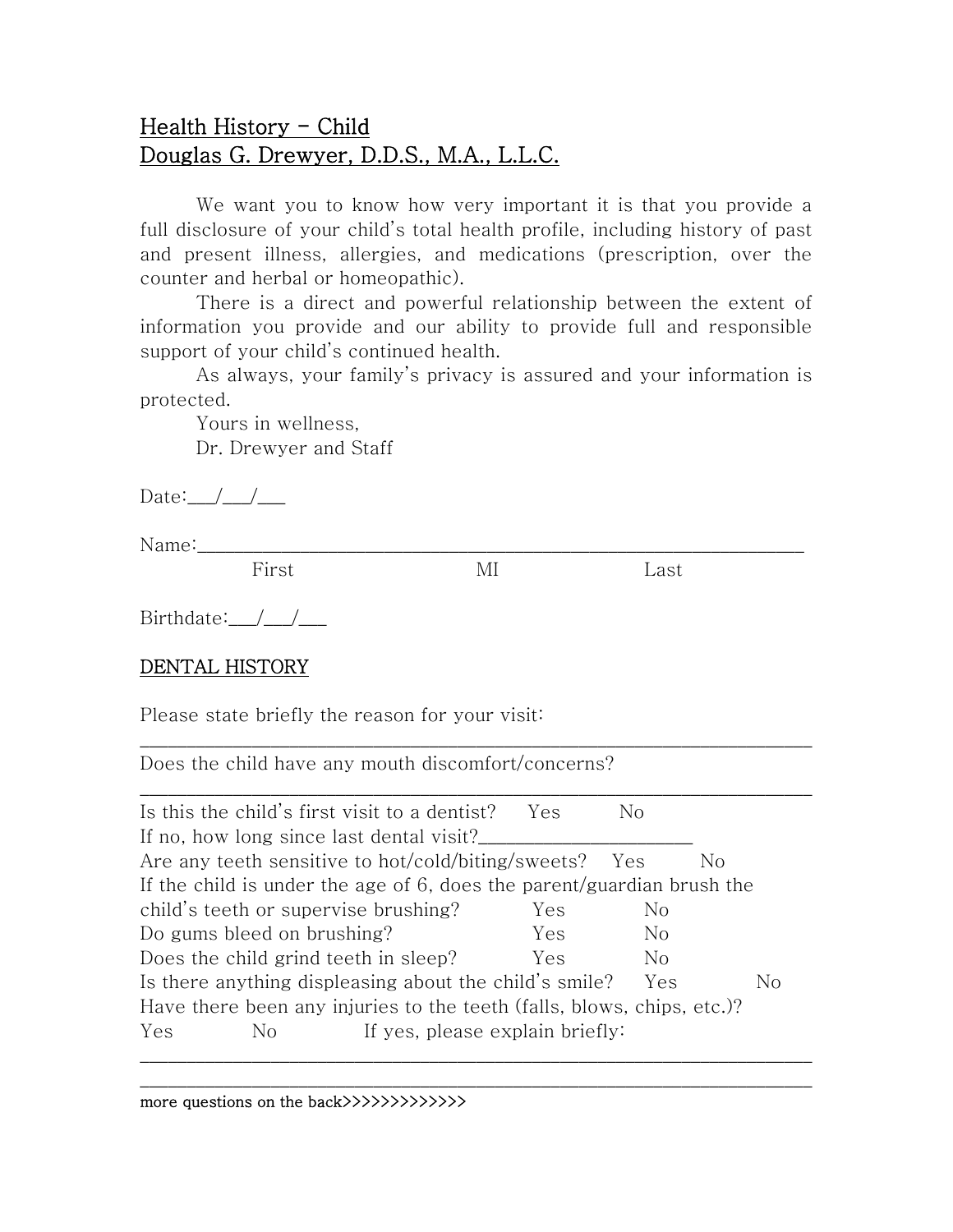Have there been any injuries to the face or mouth? Yes No If yes, please explain briefly:

| Has the child had any unfavorable dental experiences in the past? |     |     |      |                |  |
|-------------------------------------------------------------------|-----|-----|------|----------------|--|
| No<br>Yes.                                                        |     |     |      |                |  |
| Has the child ever sucked a thumb or fingers?                     | No. |     |      |                |  |
| Until what age:                                                   |     |     |      |                |  |
| Does the child have any speech problems?                          |     |     |      |                |  |
| If yes, please explain briefly:<br>Yes<br>No                      |     |     |      |                |  |
|                                                                   |     |     |      |                |  |
| Is the child a mouth breather? Yes                                |     | No. |      |                |  |
| While awake/asleep or both:                                       |     |     |      |                |  |
| Does the child wake up with a dry mouth?                          |     |     | Yes. | No.            |  |
| Has either parent had orthodontic treatment?                      |     |     | Yes. | N <sub>o</sub> |  |
| List any musical instruments played:                              |     |     |      |                |  |
|                                                                   |     |     |      |                |  |

\_\_\_\_\_\_\_\_\_\_\_\_\_\_\_\_\_\_\_\_\_\_\_\_\_\_\_\_\_\_\_\_\_\_\_\_\_\_\_\_\_\_\_\_\_\_\_\_\_\_\_\_\_\_\_\_\_\_\_\_\_\_\_\_\_\_\_\_\_\_\_\_

## MEDICAL HISTORY

Child's physician's and/or healer's name and address:

| If yes, please explain briefly: | Is the child in good health? Yes<br>Does the child have any history of major illness? Yes                                                   | No. | N <sub>o</sub> |                |
|---------------------------------|---------------------------------------------------------------------------------------------------------------------------------------------|-----|----------------|----------------|
|                                 | Has the child had any emergency hospitalizations in the past 5 years?                                                                       |     |                |                |
|                                 | Yes No If yes, please explain briefly:                                                                                                      |     |                |                |
|                                 | Is the child under medical treatment at this time?<br>Yes No If yes, please explain briefly:                                                |     |                |                |
|                                 | List any allergies or drug sensitivity (ex. Penicillin, Amoxicillin,<br>Erythromycin, Clindomycin, Local anesthesia, foods, or any over-the |     |                |                |
|                                 | Is the child taking any drugs or medications at this time? Yes<br>If yes, please list medications: ___________                              |     |                | N <sub>o</sub> |

\_\_\_\_\_\_\_\_\_\_\_\_\_\_\_\_\_\_\_\_\_\_\_\_\_\_\_\_\_\_\_\_\_\_\_\_\_\_\_\_\_\_\_\_\_\_\_\_\_\_\_\_\_\_\_\_\_\_\_\_\_\_\_\_\_\_\_\_\_\_\_\_